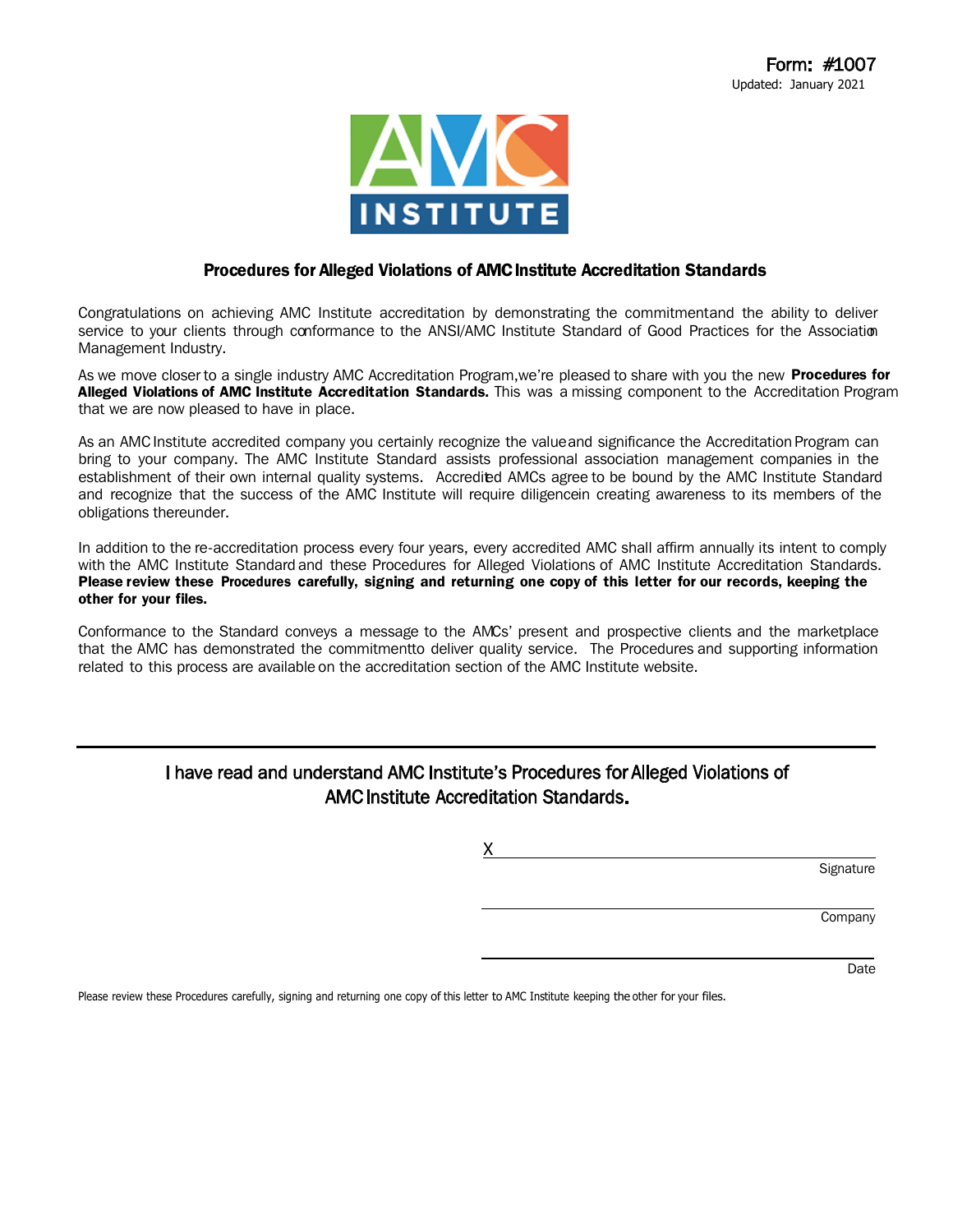

# Procedures for Alleged Violations of AMC Institute Accreditation Standards

# Purpose and Procedures

The AMC Institute\* has developed a *Standard of Good Practices* for the Association Management industry. The AMC Institute Standard assists an Association Management Company (AMC) in establishing its own internal quality service system. The AMC Institute Standard will be used as the source document on Good Practices for the AMC Institute Accreditation Program.

This Standard is intended to encourage the development of improved management practices and it is the responsibility of AMCs to stay current on the latest revisions to this Standard as they become identified. Conformance to this Standard conveys a message to the AMCs' present and prospective clients and the marketplace that the AMC has demonstrated the commitment to deliver quality service. These guidelines and procedures are intended to be constructive and educational, rather than punitive. In this way, unprofessional conduct can be prevented.

Clear criteria for maintaining the procedures for disciplinary actions will not only enhance professional credibility but also advance the standards of the industry. Every accredited AMC shall affirm annually its intent to comply with the AMC Institute Standard and these Procedures for Alleged Violations of AMC Institute Accreditation Standards.

The AMC Institute Standard assists professional association management companies in the establishment of their own internal quality systems. Accredited AMCs agree to be bound by the AMC Institute Standard and recognize that the success of the AMC Institute will require diligence in creating awareness to its members of the obligations thereunder.

No accredited AMC shall in any way attempt to persuade, induce, or coerce another AMC to breach the AMC Institute Standard, and hereto agrees that inducing a breach is to be considered a violation of the same. Accredited AMCs will be responsible for any violation by their agents, representatives, and employees if the Accreditation Review Board (ARB) – *the 4-6 appointed individuals with the*  authority to discuss, review, and advise regarding these procedures - finds, after considering all the facts and circumstances, that the responsible member has authorized, condoned, or supported such violation, or in any other way failed to prevent a violation from occurring where the responsible member had actual knowledge of the violation.

*\* formerly the International Association of Association Management Companies or IAAMC*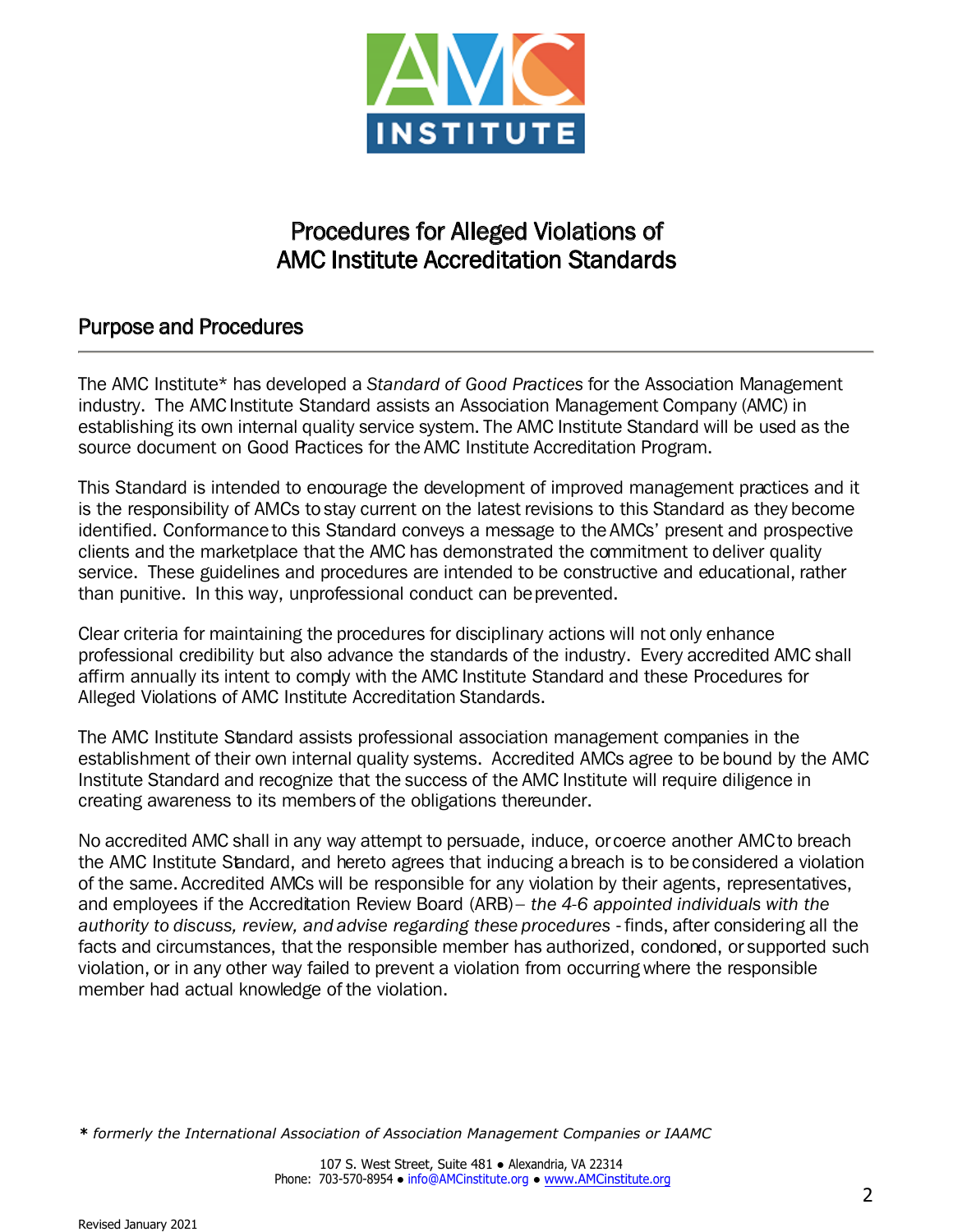

# Section 1. Submitting a Complaint

All complaints MUST be filed IN WRITING and signed by an authorized official of the complaining party (*Complainant*).

Should AMC Institute receive an inquiry or complaint by phone, fax, mail, or in person, staff will inform the Complainant of procedures to officially file a complaint. It may be that an individual is simply making an inquiry as to clarification of a policy or procedure, in which case staff may provide guidance and resolve the issue. In this case the inquiry would not be considered an official complaint. Should staff determine based on the information provided that an actual procedure may have been violated the Complainant will be so advised and instructed to submit a written complaint.

It is the Complainant's responsibility to submit a formal, written complaint to AMC Institute. If no written complaint is received within thirty (30) days, no further action will be taken on behalf of the Complaint.

The written complaint must state with specificity the section of the Accreditation Standard that the AMC is alleged to have violated, and include all data, allegations, information or documentation supporting the allegation. The Complainant shall include a statement that grants a limited waiver of confidentiality for the sole purpose of allowing the members of the ARB to fully investigate the complaint.

ARB shall advise the Complainant that any information pertaining to the complaint may be provided to concerned parties, including but not limited to, members of the ARB, the Board of Appeals (*group of experienced members called upon to share their expertise and provide advice upon review of a complaint during the appeals process - all decisions made by the Board of Appeals are final*), potential witnesses, the accused member (*Respondent*) and, if necessary, members of the Board of Directors. The Complainant will be advised that refusal to waive confidentiality may impede the investigation conducted by the ARB.

Should a complaint be filed directly against headquarters and or its staff members, the complaint will be immediately assigned to the ARB. The ARB will then take full responsibility for processing the complaint and handling all administrative aspects involving the Formal Complaint Procedure.

### **Section 2. Acknowledgment and Response**

If it is determined by the ARB review that the complaint is valid, AMC Institute staff will notify the Respondent AMC of the complaint with any appropriate documentation and that he/she has thirty (30) days to file a formal response to the complaint. The Respondent shall respond to the allegations in the complaint, which shall include all data, information and documentation supporting its position. A description of corrective measures taken or intended to be taken may be included. Failure by the Respondent to provide a response within thirty (30) days shall result in a default judgment with no right of appeal. The response will be reviewed by the ARB and shared with the Complainant.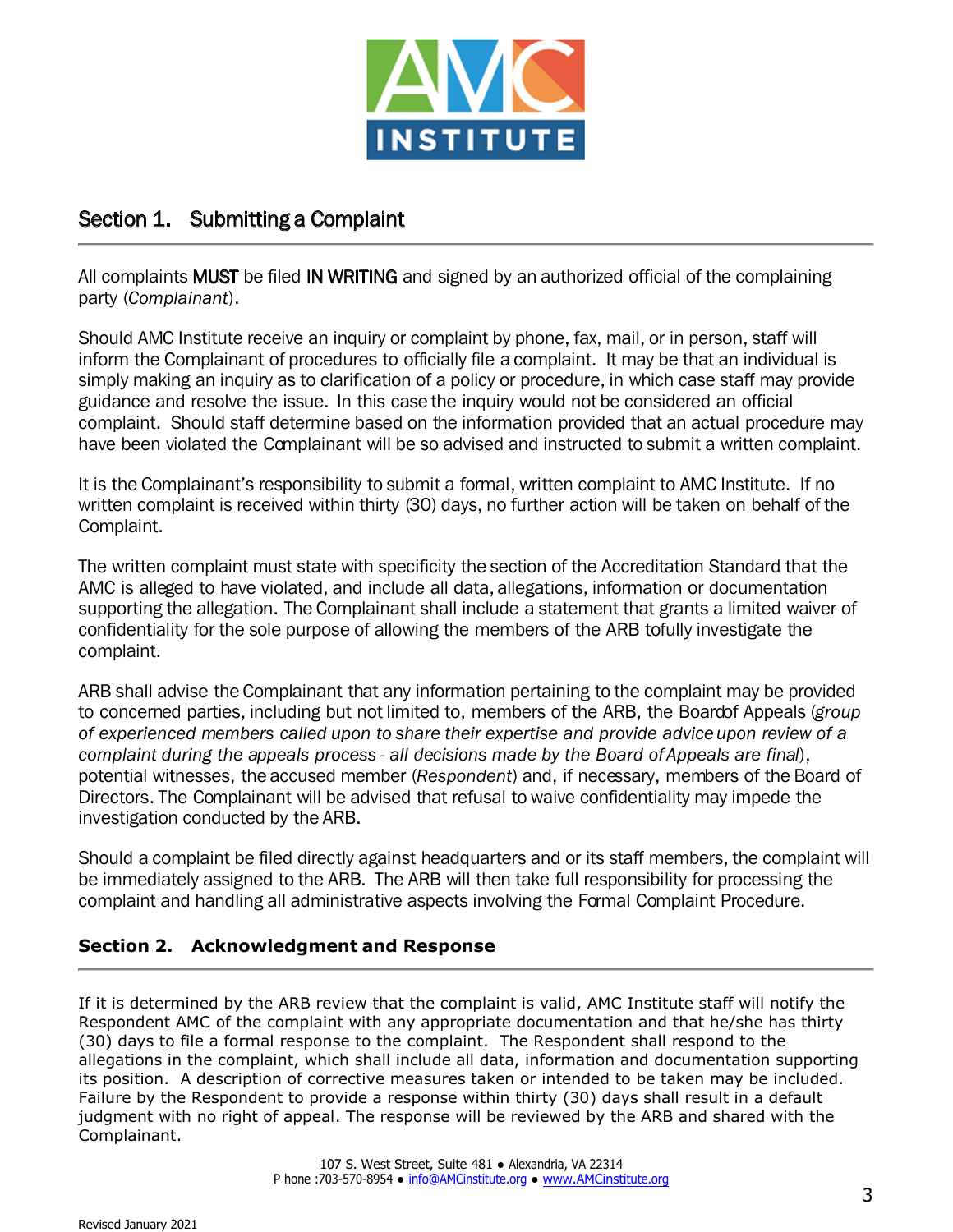

## Section 3. Determination

Once the ARB has received a response and any documentation from the respondent, the ARB may investigate anything contained in the documentation in its sole discretion. This may be assigned to one member of the ARB or to the entire ARB. The ARB may, in its sole discretion, hold a hearing under the terms and conditions it deems appropriate. Within thirty (30) days of receiving the response, or, if a hearing is held, within 30 days of the hearing, the ARB will make a determination on the matter. All members of the ARB shall have a vote. The ARB may determine that a violation has occurred only upon a finding of clear and convincing evidence by a unanimous vote of the ARB

If the ARB determines that a violation has occurred, the ARB will then decide by majority vote as to the sanction to be imposed. The determination will then be mailed to all parties, certified mail, return receipt or overnight delivery with signature confirmation and receipt. Whatever the outcome of the determination, either party shall have the right of appeal under Section 4.

#### **Section 4. Accepting Judgment**

Either party shall have the right within fifteen (15) days of receiving an ARB decision to request a further review be conducted by a Board of Appeals. If neither party files an appeal within fifteen (15) days, the decision of the ARB pursuant to Section 3 hereof shall be final. The Respondent and the Complainant shall each have the right to be represented by their own legal counsel.

#### *Procedures for the Board of Appeals will be as follows:*

The proceeding before the Board of Appeals shall be based on written submissions by the interested parties per the schedule set forth below.

To initiate an appeal, the appealing party shall file a notice of appeal and supporting brief specifically stating the grounds for appeal. The ARB shall then provide within 30 days the entire record of all information and proceedings before it to the Board of Appeals. The responding party shall have 30 days from the filing of the appeal to provide a response brief to the Board of Appeals. The Chair of the Board of Appeals shall conduct the appeal process and may solicit further information from any and all parties involved. All correspondence shall be delivered to the AMC Institute headquarters via certified mail return receipt requested or overnight delivery. AMC Institute headquarters staff will compile the appeals information from both parties for the Board of Appeals review.

The Board of Appeals shall consider the appeal at its next meeting held after the reply submission is filed. All matters heard on appeal will be submitted in a written presentation. If the Board of Appeals deems it necessary, it will hear oral presentations by the parties. The Board of Appeals shall render a final determination within thirty (30) days following the meeting at which the appeal is addressed. A unanimous vote of the Board of Appeals finding that the ARB decision was clearly erroneous is necessary to overturn a determination of the ARB. The decision of the Board of Appeals will be final.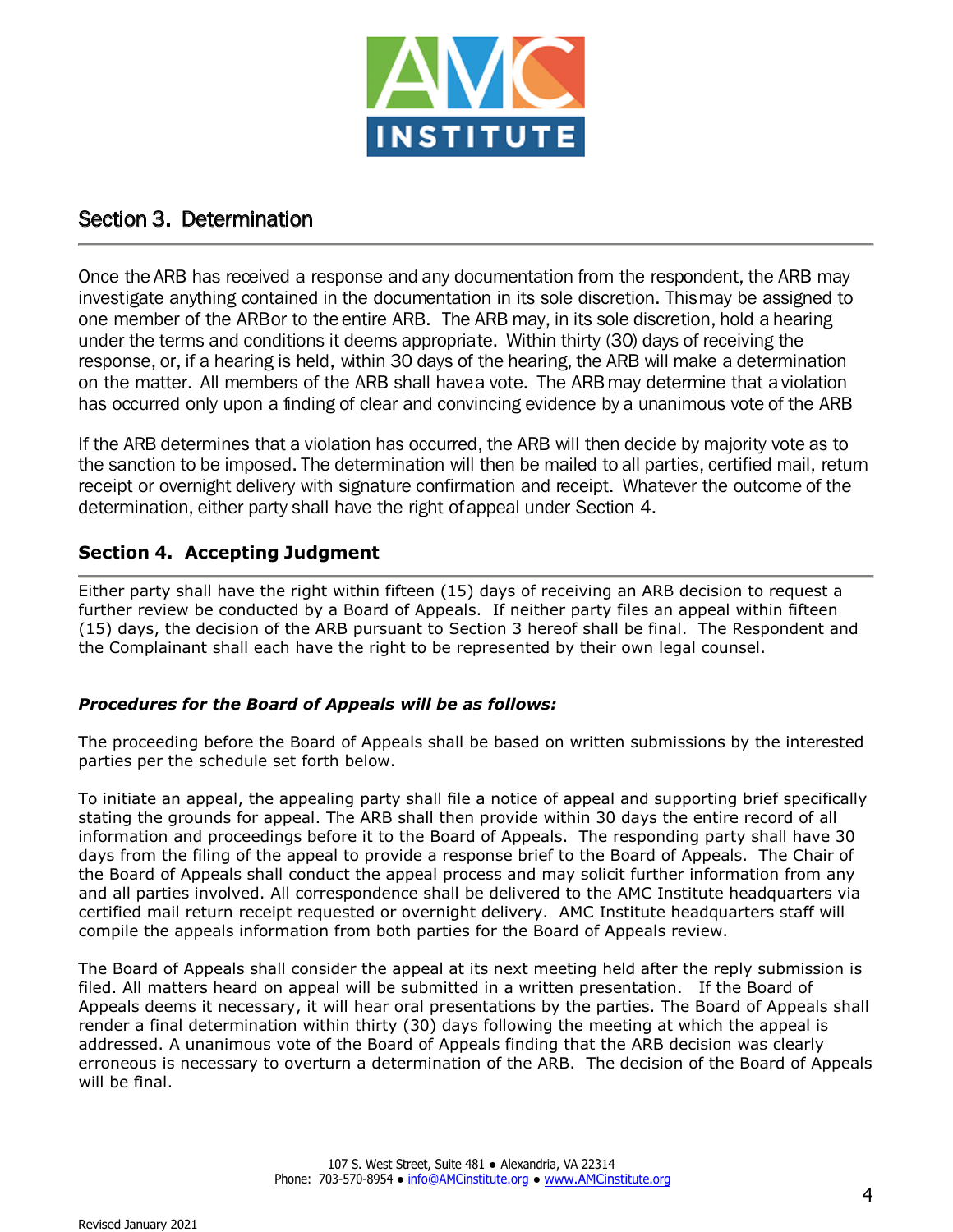

The Chair of the Board of Appeals shall notify the Complainant and the Respondent of the Board of Appeal's determination and any recommendations within twenty four (24) hours of the final decision.

## Section 5. Sanctions

If it is determined that grounds exist to take disciplinary action against an accredited AMC one or more of the following actions may be taken or such other action(s) as the ARB may deem appropriate:

- 1. Require the AMC to engage in remedial education and/or training;
- 2. Suspend AMC's accreditation for a period of time, and/ or require the AMC to participate in a mandatory audit of continuing education for a period of time;
- 3. Deny an accredited AMC application for reaccreditation for a period of time;
- 4. Publish findings and sanctions in AMC Institute publications;
- 5. Notify other legitimately interested parties of findings and disciplinary action.

#### **INSTRUCTIONS**

All complaints should be filed IN WRITING and signed by the chief official of the complaining party. The following items must be submitted in order for AMC Institute to review and process your complaint:

- Formal, written complaint and supporting documentation
- Submittal Form (Form  $#1$ ), including a brief statement on how this complaint directly relates to a violation of the AMC Institute Standard
- Authorization Form (Form #2)

All documentation listed above should be submitted directly to:

AMC Institute 107 S. West Street, Suite 481 Alexandria, VA 22314

Email: info@AMCInstitute.org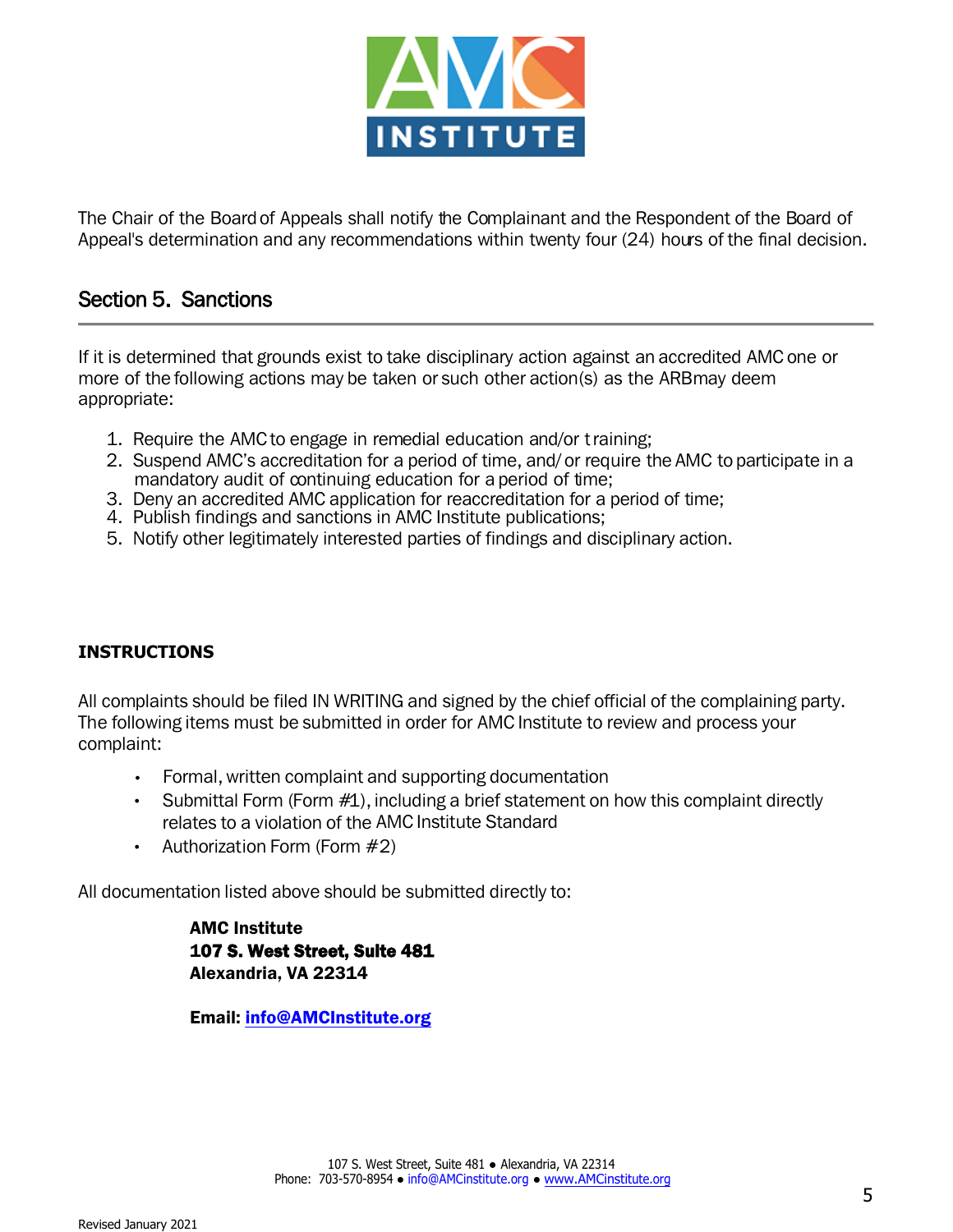

# Procedures for Alleged Violations of AMC Institute Accreditation Standards

# SUBMITTAL FORM

All complaints must be filed IN WRITING and signed by the chief official of the complaining party. The following items must be submitted in order for AMC Institute to review and process your complaint:

- Formal, written complaint and supporting documentation
- This Submittal Form, including a brief statement on how this complaint directly relates to a violation of the AMC Institute Standard
- Authorization Form

All documentation listed above should be submitted directly to:

AMC Institute 107 S. West Street, Suite 481 Alexandria, VA 22314

### Email: info@AMCInstitute.org

| Date <b>Date Contract Contract Contract Contract Contract Contract Contract Contract Contract Contract Contract Contract Contract Contract Contract Contract Contract Contract Contract Contract Contract Contract Contract Co</b>   |  |
|--------------------------------------------------------------------------------------------------------------------------------------------------------------------------------------------------------------------------------------|--|
|                                                                                                                                                                                                                                      |  |
| Company Name <b>company</b> Name company antistic company antistic company company antistic company company company company company company company company company company company company company company company company company  |  |
|                                                                                                                                                                                                                                      |  |
|                                                                                                                                                                                                                                      |  |
|                                                                                                                                                                                                                                      |  |
| Phone<br><u> 1980 - Johann Barnett, fransk politik (d. 1980)</u>                                                                                                                                                                     |  |
| Email <u>and the community of the community of the community of the community of the community of the community of the community of the community of the community of the community of the community of the community of the com</u> |  |
| Website<br><u> 1989 - Johann Stein, mars an deus Amerikaansk kommunister (</u>                                                                                                                                                       |  |

107 S. West Street, Suite 481 · Alexandria, VA 22314 Phone: 703-570-8954 ● info@AMCinstitute.org ● www.AMCinstitute.org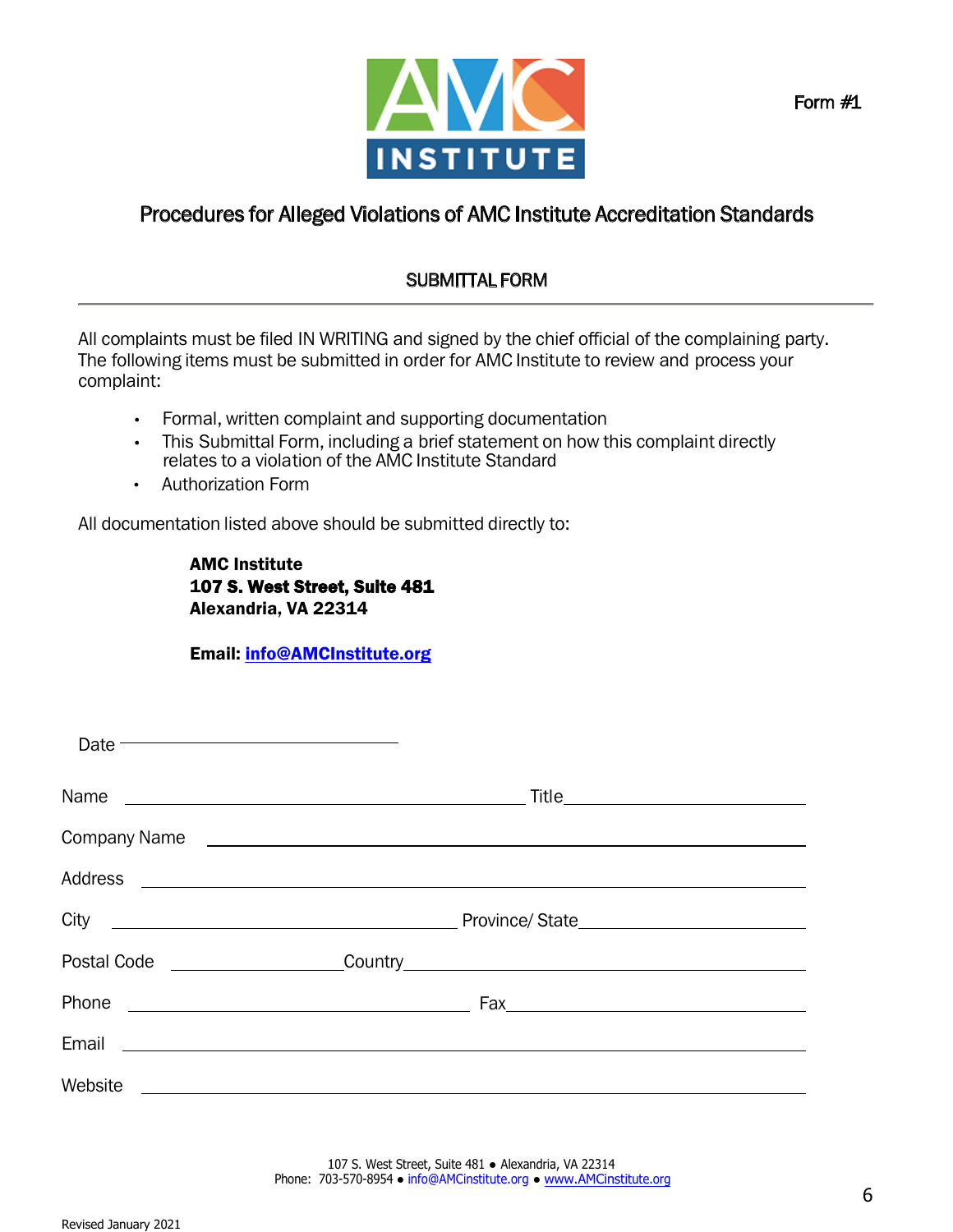

In one or two paragraphs, please provide a summary statement on how this complaint directly relates to a violation of the AMC Institute Standard.

#### **Signature**